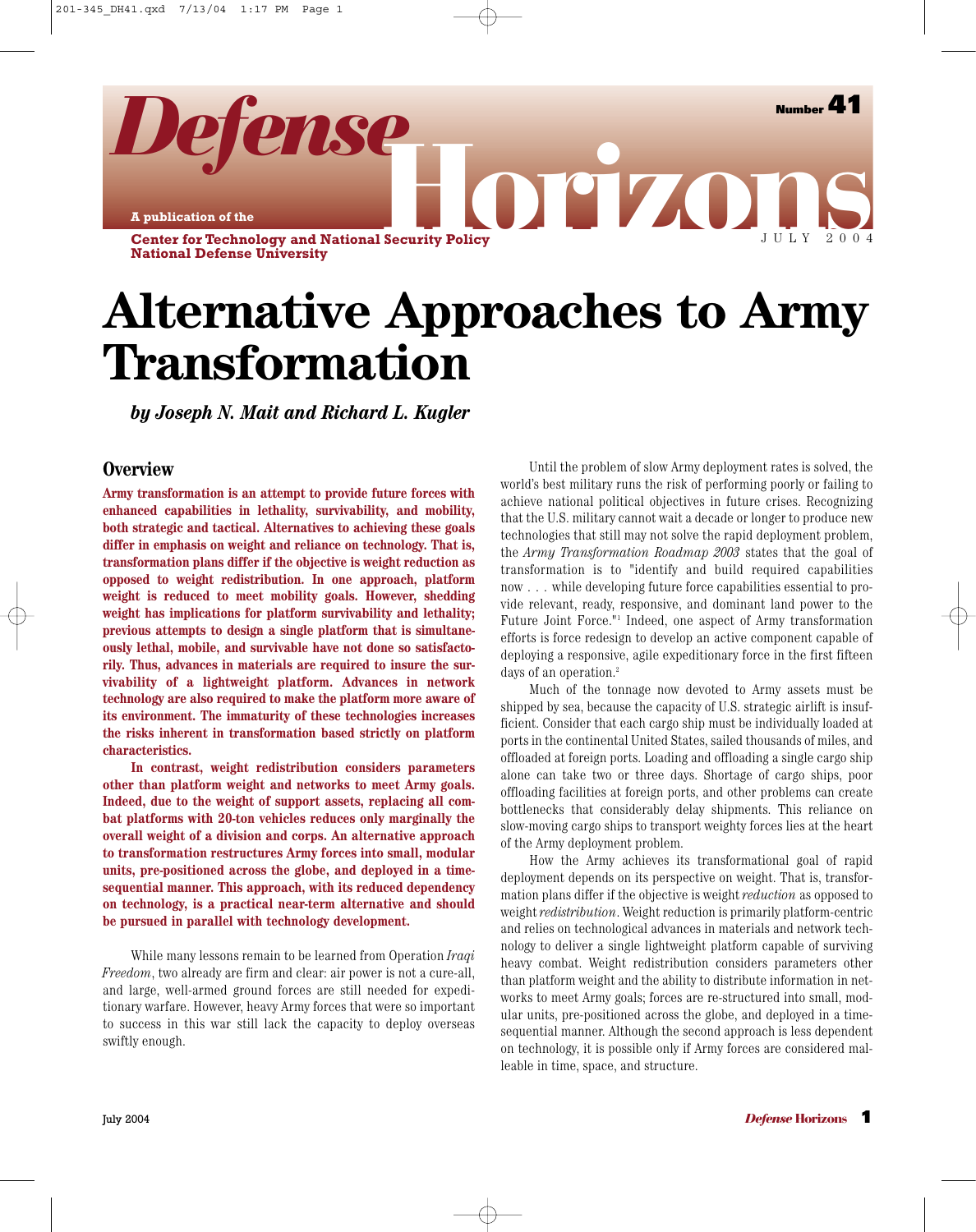## **A Platform-Centric Approach**

As a result of transformation, Army forces will be capable of both strategic and tactical mobility. The Army will no longer need to mass before attacking but will mass and attack simultaneously. For the attack to be successful, mobile Army forces must be both survivable and capable of bringing to bear sufficient firepower. The trade-off between mobility, survivability, and lethality presents the greatest challenge to transformation based on reducing the weight of a single platform.

The Army already is addressing this by developing 20-ton platforms that can be deployed rapidly. The Army is currently delivering six Stryker brigade combat teams

(BCTs) to fill an operations gap between heavy and light forces. Two Stryker BCTs have been delivered, one to the 3rd Brigade, 2nd Infantry Division (presently serving in Iraq), and the other to the  $1^{st}$  Brigade,  $25^{th}$ Infantry Division (light infantry). The Army also is developing a set of manned and unmanned ground vehicles and unmanned aerial vehicles collectively referred to as the Future

**the Future Combat Systems program is intended to give the Army future force the mobility of existing airborne units and the firepower of existing heavy divisions**

Combat Systems (FCS). To facilitate rapid deployment, the Stryker family of vehicles and all FCS platforms are required to fit inside a C–130. Whereas Stryker is designed to fill a current need, FCS is intended to replace all platforms currently employed by the Army over the next thirty years.

In plain terms, the FCS program is intended to give the Army future force the mobility of existing airborne units and the firepower of existing heavy divisions. This dilemma—developing a force with the mobility of light infantry and the firepower of armor—has been with the Army since World War II, when Army ordnance engineers first tried to build a light tank that could be carried by a glider and landed with parachutists and glider-borne infantry. Since that time, the Army has struggled to produce a mobile vehicle under 20 tons in weight that is capable of delivering impressive firepower while protecting its crew. Light tanks and infantry fighting vehicles provide examples of how this trade-off has been achieved over the years (see tables 1 and 2).

The light tanks, tank destroyers, and gun platforms listed in table 1 were designed primarily to protect light infantry against tanks and infantry supported by tanks. Thus, emphasis was placed on lethality and survivability, not mobility. The data indicate that light tanks became heavier as they confronted more powerful threats. The reasons for this increase are two-fold: heavier munitions were required to combat the more powerful threats, and more armor was necessary to protect crews. Light tank development came to an end in the 1950s, by which time the M41A1 light tank was almost as large as a medium tank of World War II. Eventually, the Army abandoned the light tank concept altogether.

Alternative versions of the light tank designed to provide firepower to airborne forces emphasized mobility and lethality, not survivability. In World War II, the Army developed the M22, which could be carried by a glider. But the lightly armored M22 did not provide adequate protection against enemy tanks. When the Army tried again in the 1950s to provide firepower to airborne forces, it sacrificed protection completely in favor of firepower and mobility. The result was the M56 gun platform, which was a 90–mm gun mounted on a tracked chassis with no armor for the crew. In an extreme example, the M50 sacrificed both crew protection and

mobility in favor of firepower; it carried six 106–mm recoilless rifles and had little armor. The assumption of its developers was that the M50, because of its small size, might be able to ambush larger enemy vehicles and overwhelm them with a massive salvo from a simultaneous discharge of several or all of its six recoilless rifles. (Similar thinking has been applied to the design of the FCS.)

In contrast to light tanks, armored infantry fighting vehicles (IFV) were designed to minimize weight and cost, and maximize protection for the infantry carried inside. The first vehicle, the 1942 halftrack, was produced in great numbers during World War II only because the need to field some form of protection for mechanized infantry was great and the Army had little else to offer. The half-track's armor was thin and could be penetrated by .50 caliber bullets, and its front-mounted engine was vulnerable.

The Army's first real IFV was the M44 of 1946. The M44 provided adequate protection for the infantry it carried, but at 51,000 lbs., its combat weight limited mobility and dramatically increased cost. The M75 and M59 of 1953 weighed less than the M44 and actually provided increased protection for infantry but were too heavy to be airlifted and could not float.

The M113 finally met the needs the Army had identified in World War II. It was light, easy to produce in large numbers, mobile (air transportable and capable of swimming small rivers), and capable of protecting the infantry it carried from machine gun fire and shell fragments. As a result, the M113 spawned a family of vehicles for such tasks as command and control, engineering, indirect fire support (from a mortar carried inside the vehicle), and even chemical smoke generation. The M113 was such a success that variations of the basic model are still in active service, and the newer M113A3 was even put forward as an alternative to the Stryker wheeled vehicle.

What happens when designers shift the balance among firepower, mobility, and protection is indicated in table 2. The M2 Bradley IFV, for example, has significantly more firepower than the M113 and somewhat better protection for the soldiers it carries, but it sacrifices mobility; it is significantly heavier than the M113, and heavier even than the M113A3, so it cannot be air dropped. (The M2 and its brother, the M3, provided significant levels of organic fire support to mechanized infantry engaged in combat in Iraq.)

**Joseph N. Mait (maitj@ndu.edu), is a senior research fellow and Richard L. Kugler (kuglerr@ndu.edu) is a distinguished research professor at the Center for Technology and National Security Policy.**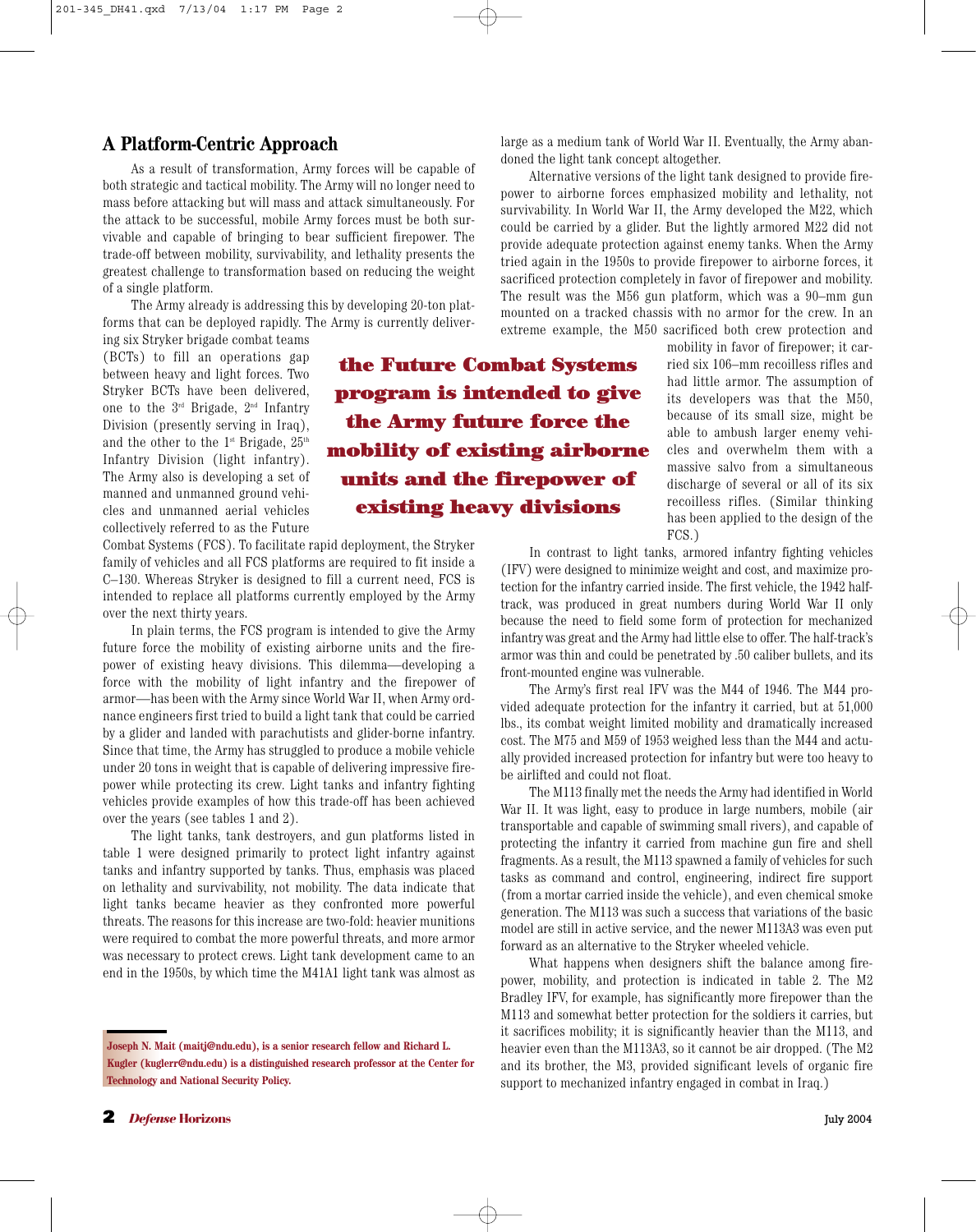#### **Table 1. Light Tanks**

|                                |                     |                                       | Weight (Ibs.) |                  |
|--------------------------------|---------------------|---------------------------------------|---------------|------------------|
| Model                          | <b>Year Fielded</b> | <b>Armament</b>                       | <b>Combat</b> | <b>Transport</b> |
| M3 "Stuart"                    | 1941                | $37 \text{ mm}$                       | 28,000        | 25,600           |
| M5 "Stuart"                    | 1943                | $37 \text{ mm}$                       | 33,100        | 30,800           |
| M22 "Locust" for glider troops | 1943                | $37 \text{ mm}$                       | 16,400        | 14,600           |
| M24 "Chaffee"                  | 1945                | 75 mm                                 | 40,500        | 36,300           |
| M18 "Hellcat" tank destroyer   | 1944                | 76 mm                                 | 39,000        | 35,500           |
| M41A1 "Walker Bulldog"         | 1953                | 76 mm                                 | 51,800        | 44,700           |
| M56 self-propelled anti-tank   | 1954                | $90 \text{ mm}$                       | 15,750        | 12,500 for C-119 |
| M50 "Ontos" gun platform       | 1955                | $s$ ix 106 $-mm$<br>recoilless rifles | 19,050        | 16,450           |
| M551 "Sheridan"                | 1965                | $152 - mm$<br>gun-missile launcher    | 33,460        | 28,525 for C-130 |
| M8 "Buford"                    | 1994                | $105 - mm$ gun                        | 38,800        | 36,900 for C-130 |

Source: R. P. Hunnicutt, Stuart: A History of the American Light Tank, vol. 1, (Novato, CA: Presidio Press, 1992), and Sheridan: A History of the American Light Tank, vol. 2, (Novato, CA: Presidio Press, 1995)

#### **Table 2. Armored Fighting Vehicles**

|                              |                     |                 |                  | Weight (Ibs.)           |                                     |
|------------------------------|---------------------|-----------------|------------------|-------------------------|-------------------------------------|
| Model                        | <b>Year Fielded</b> | Armament*       | Armor (inches)** | Combat                  | <b>Transport</b>                    |
| M3 halftrack                 | 1942                | .50 cal.        | 0.25             | 20,000                  | unknown                             |
| M44                          | 1946                | .50 cal.        | 0.50             | 51,000                  | 41,000                              |
| M75                          | 1953                | .50 cal.        | 0.625            | 41,500                  | 36,669                              |
| M59                          | 1953                | .50 cal.        | 0.625            | 42,600                  | 39,500                              |
| M113                         | 1960                | .50 cal.        | 1.50             | 22,900                  | 20,160 for C-130                    |
| M113A3                       | 1990                | .50 cal.        | 1.50             | 31,000<br>with appliqué | 22,128 for air-drop<br>from $C-130$ |
| M2 infantry fighting vehicle | 1981                | $25 \text{ mm}$ | 1.50             | 50,259                  | 42,289                              |
| M3 cavalry fighting vehicle  | 1981                | $25 \text{ mm}$ | 1.50             | 49,945                  | 41,975                              |

*\**\* Primary armament only. Armament includes more machine guns than .50–caliber machine gun for the vehicles up through the M113A3, and a machine gun in addition to the 25–mm chain gun for the M2 and M3.

*\**\* Armor is not distributed evenly around these vehicles. The figures given are for armor on the upper sides of the vehicles. Frontal armor in each case was or is heavier.

Source: R.P. Hunnicutt, Half-Track: A History of American Semi-Tracked Vehicles (Novato, CA: Presidio Press, 2001), and Bradley, A History of American Fighting and Support Vehicles (Novato, CA: Residio Press, 1999)

This historical discussion sustains the general point that physical constraints require tradeoffs in platform development. If the objective is firepower, for example, one has to pay for it with reduced mobility or protection. The World War II half-track, for example, served as the platform for a variety of weapons, from quad-mounted .50-caliber machine guns to 57–mm and 75–mm anti-tank guns. That increase in firepower came at the expense of survivability. In the M113, the Army chose to emphasize mobility over firepower.

In recent years, the proliferation of infantry-carried, rocketpropelled grenades (RPGs) with shaped-charge warheads has increased concern for protection. This is especially true for Strykers, which have been deployed in Iraq. Their armor cannot withstand a hit by an RPG. To counter the RPG threat to Strykers, so-called slat armor has been added to the exterior. The spacing between the slats is such that the cone of an RPG is pinched, which detonates the RPG away from integral armor. Slat armor first proved its value in January and again, more famously, in February during a visit to Iraq by Deputy Secretary of Defense Paul Wolfowitz. Disadvantages of the armor are that it adds weight and bulk to the vehicle and must be installed after deployment.

Although advances in technology have led to the development of ceramic- and composite-based lightweight armors capable of surviving a hit from a medium-caliber weapon (smaller than 30 mm), this falls short of the M1A1 Abrams' ability to withstand a 125–mm round. Thus, increasing protection means reducing one of the factors already discussed, *unless some technological breakthrough introduces a new factor and eliminates the need for the conventional trade-offs in weight.*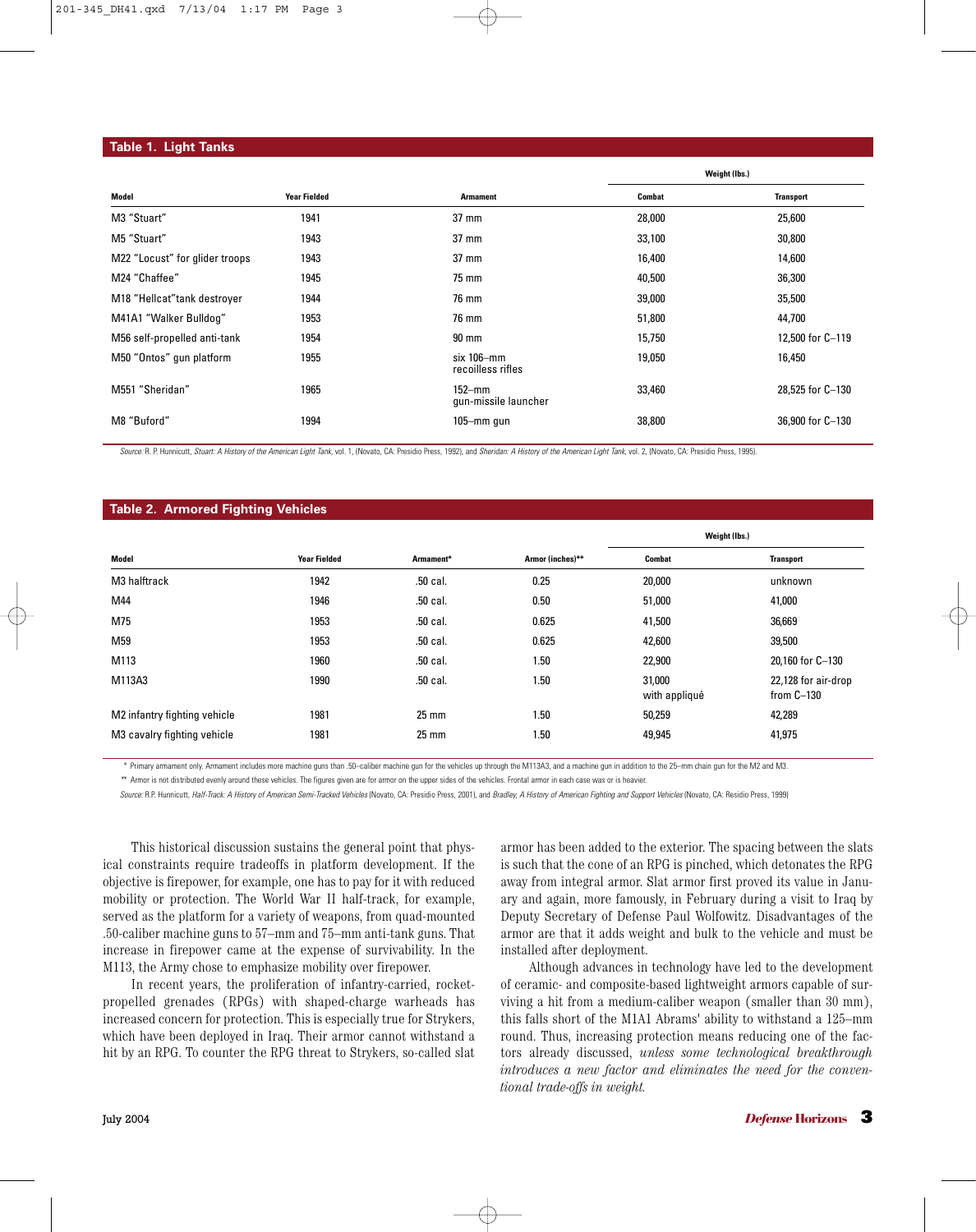Even if a material were developed that provided the same protection as the armor on the Abrams without adding to platform weight, the lighter platform would still be more vulnerable. A 20-ton platform, for example, is 3.5 times less massive than an M1A1. If both are hit with the same force, the lighter platform will be accelerated 3.5 times faster than the M1A1, which might kill or seriously injure the crew.

Thus, a 20-ton platform, whether equipped with current or vastly improved armor, must be more aware of its surroundings than a tank and more sensitive to threats. The FCS program attempts to make its platforms more aware through active protection technologies and countermine sensing. Active protection systems are designed to sense a round and deflect or destroy it prior to penetration (using, for example, ejecting armor plates to alter trajectory) or defeat it in some manner after penetration. The Army expects that initial FCS platforms will be capable of defeating shaped charge weapons, including RPGs, but the deflection of larger munitions or kinetic-energy rounds is not expected for another decade. The development of stealth technology for ground vehicles as a means to avoid detection also is not expected to mature for another decade.

Due to the simple trade-off between weight and speed, none of the previous attempts to provide lethality, mobility, and survivability within the physical limits of a single platform have done so satisfactorily. But making platforms more aware is not enough to achieve Army goals. Awareness must encompass the battlefield. Hence, the Army is shifting emphasis from developing only platforms to developing a system of systems. To truly meet Army goals for transformation, old constructs must change or be replaced, and new degrees of freedom must be introduced. The present Army solution relies on the deployment of network technologies.

## **A Network-Centric Approach**

If conventional trade-offs are inadequate to meet Army transformation goals, new ones need to be considered. The trade-off the Army seeks, at least euphemistically, is information for armor. However, information always has been critical to military operations. Whether for obtaining situational awareness or conveying a commander's intent, militaries have consistently employed the most advanced communications technologies of their day. The focus of transformation is not so much information exploitation as it is deploying and exploiting network-based technologies: a platformcentric approach to transformation that relies on deploying 20-ton platforms is inherently dependent on the network to insure the platform's survivability.

The emphasis on deploying network technology on the battlefield is similar in spirit to previous efforts to bring computing technology to the battlefield. Consider, for example, the mission of fire control. The first automated fire control system, the Field Artillery Digital Automated Computer (FADAC), was fielded in 1959.<sup>4</sup> The transistor-based FADAC was essentially a special purpose calculator that occupied 5 cubic feet, weighed 175 pounds., and consumed 700 watts. Using manually entered data, the FADAC calculated and displayed gun orders (i.e., gun deflection, quadrant elevation, fuze time, and charge) on 16 numerical indicator vacuum tubes. Fire control capabilities were expanded and automated with the development of the Tactical Fire Direction System (TACFIRE), first fielded in 1978.5 In 1992, the Light Tactical Fire Direction System (LTAC-FIRE) for light forces and the initial fire support automated system (IFSAS) for mechanized forces were fielded to provide capabilities similar to TACFIRE, but with considerably smaller equipment. In 1997, the Advanced Field Artillery Tactical Data System (AFATDS), which relies on digital communication to conduct command and control, replaced these systems.<sup>6</sup>

Efforts to automate the artillery fire control mission were mirrored in other branches and services, which contributed to the nowfamiliar "stovepipes." Stovepipes, therefore, were a consequence of the available technology, not lack of imagination. Given that the Internet was in its infancy in the 1970s, it was difficult to plan for a networked force.

While fire control became more automated and linked in the early 1990s, the commercial world was becoming interconnected. By the time AFATDS was delivered, some of its shortcomings were obvious. The maturing in the 1990s of networking technology and the tools for its use made military employment of networks a reality, and it is now possible to pursue the integration of stovepiped mission applications. For example, when sensors are networked to fire control and fire control to logistics, the rate of munition resupply can match the rate of threat removal.

The most visible application of networking to the battlefield is the Force XXI Battle Command, Brigade-and-Below (FBCB2) system, which was first deployed with units in Operation *Iraqi Freedom.* Through its capabilities in position-navigation and reporting and combat identification, and its interface to terrestrial communications, FBCB2, also called "blue force tracker," provides situational awareness, and command and control to the lowest tactical echelons. For operations over long distances or rugged terrain, there is also an interface to satellite communications. FBCB2 also provides a shared common picture of the battlespace using graphics displays.

FBCB2 is a system of approximately 1,000 computers networked in a single maneuver brigade. The network is based on a fixed set of addresses and, prior to deployment, the network must be planned, and addresses assigned and loaded. At a hardware level, planning entails assigning frequencies and circuits. Once operations have commenced, network resources must be monitored and managed constantly to reconfigure the network and deactivate circuits. The system is presently incapable of starting, operating, and gracefully degrading under all conditions without human intervention. Network reconfiguration and deactivation are not autonomous.

Given that the network is critical to survivability, the amount of latency (delay) is a critical parameter; reconfiguring the network manually robs operations of precious time. Mobile ground forces demand an ad hoc network capable of reconfiguring itself constantly as nodes come onto or fall off the network. Unfortunately, the mobile ad hoc network (MANET) protocols necessary to sustain the network reliably remain under development, and the Internet Engineering Task Force (the protocol engineering and development arm of the Internet) has not yet established standards.

The utility of mobile, ad hoc networking has already been demonstrated in two DARPA projects, the Small Unit Operations Situational Awareness System (SUO SAS) and FCS Communications.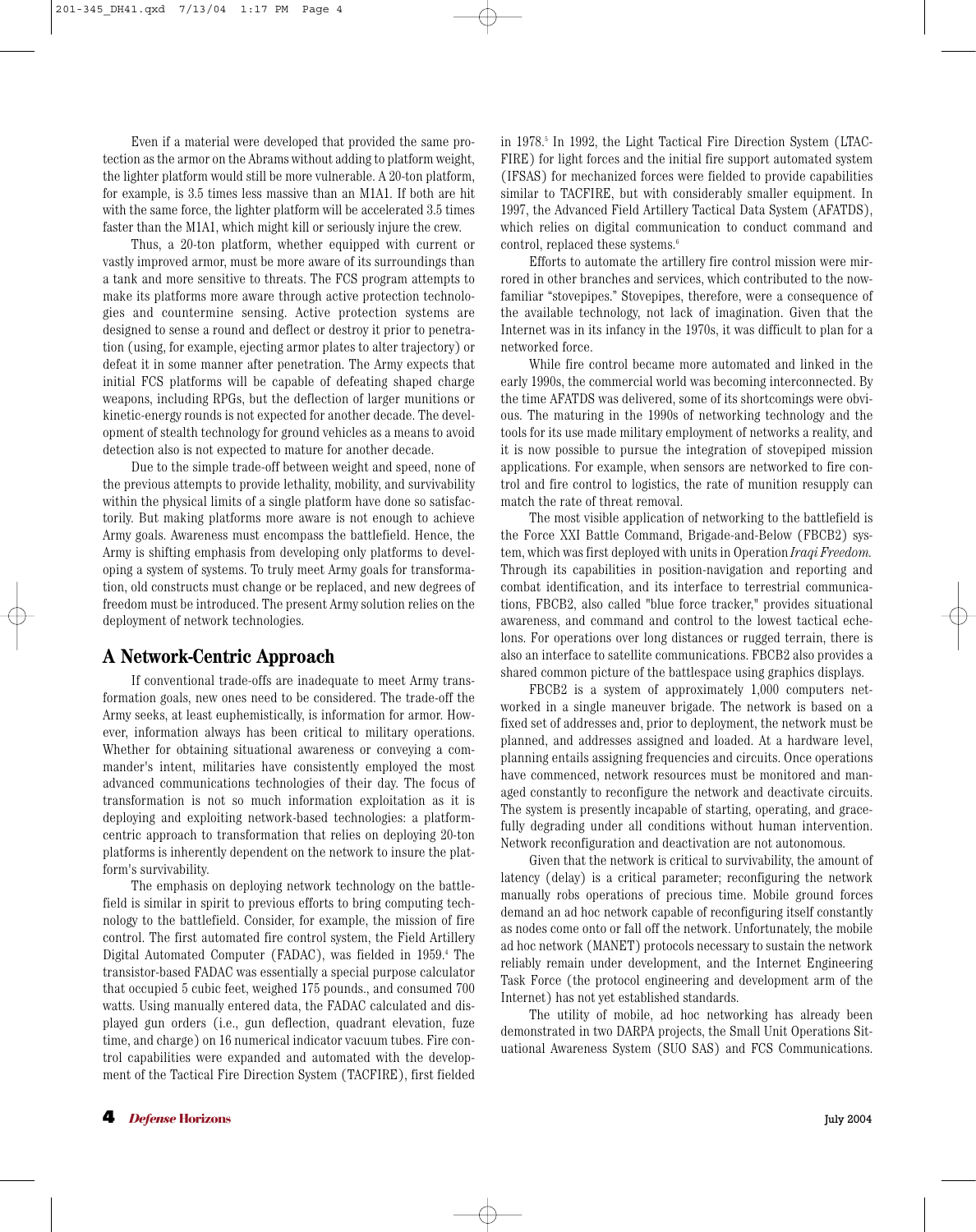SUO SAS is a MANET-based, networked radio designed for a unit cell of 20 dismounted soldiers. It was successfully demonstrated in a simulated helicopter rescue at Fort Benning in October 2002 and has since been transitioned to the U.S. Army Communications-Electronics Command for further development. FCS Communications demonstrated a MANET-based networked radio system for a unit cell of 20 ground vehicles and 2 aerial vehicles in a mock operation at the Army National Guard Orchard Training Area in Boise, Idaho, in August 2003. FCS data rates were10 megabytes per second with latency on the order of 100 milliseconds. This performance is needed to support real-time fire control and robotic missions, yet provide low probability of detection and robustness to jamming. FCS Communications uses both directional antennas at low frequency bands, which match frequencies allocated for the Joint Tactical Radio System (JTRS), and directional antennas at millimeter-wave frequencies.<sup>7</sup>

DARPA efforts demonstrate the maturity of the communica-

tions technology that forms the infrastructure of the FCS network but by itself does not provide any operational capability. Operational capability is provided by the applications executed over the network. This capability is under development but has yet to be demonstrated. Mobile command and control is the focus of the Agile Commander Advanced Technology Demonstration

(ATD) under the direction of the Army Communications-Electronics Command and DARPA FCS Command and Control program.

Further, the Department of Defense, through programs such as the Global Information Grid<sup>8</sup> and Transformational Communications<sup>9</sup> are establishing the backbone to support the flow of data required for networked communications and the data standards and databases that will allow for data access across platforms. These programs rely on a fixed infrastructure of landlines, wireless, and satellite communications for bandwidth and communications capability to allow corps and division headquarters to reach back for information.

However, the immaturity of application development and execution for mobile networks raises the risk in deploying network technology to the battlefield. Once deployed, the applications must remain stable while the network is constantly reconfigured, because failure of an application leaves ground forces vulnerable and dependent on platform technologies for survivability. This is reflected in the design philosophy for FCS survivability: don't be seen, don't be targeted, don't be hit, don't be penetrated, and don't be killed. The assumption is that network technologies, in combination with stealth, will confound the acquisition and targeting of U.S. ground vehicles. When these fail, active and passive vehicle protection technologies, as well as personal protection, are required.

Army insistence that all platforms satisfy the C–130 requirement is indicative of platform-centric thinking; critics of the FCS who point to the vulnerability of 20-ton platforms are guilty of the same offense. A networked approach to warfare requires an integrated approach to survivability. If transformation implies moving philosophically from a platform-centric military to one that is networkcentric, survivability encompasses the likelihood not just that a platform (and its crew) will survive a hit but that it will be targeted and fired on in the first place. From a strategic perspective, survivability becomes an integrated measure across the battlefield and the mission. Advocates of network centric warfare believe that exploitation of information increases overall survivability.

In this regard, the Army approach to survivability is correct. Removing potential threats before they have become deadly threats and replacing large-signature ground vehicles with distributed, low signature vehicles, some manned and some unmanned, degrades an enemy's ability to destroy friendly forces. However, as currently conceived, this solution relies on technologies that remain immature and untested. Framing Army transformation in terms of a system of systems is correct, but relying heavily on network technologies to enhance the survivability of 20-ton platforms is risky.

Although the capabilities that network technology can bring to the battlefield are obvious, there exists little quantitative data based on field experience to substantiate their impact. It is not yet possi-

> ble to determine how many fewer ground platforms are required as the number of nodes on the network increases, or how much lighter ground platforms can be made. Increasing the speed of transmission and the number of unfettered transmission links certainly allows the Army to improve execution of its present missions. But no data exists that allows one to calculate

the advantages of networking as a force multiplier. We are not suggesting that work towards this goal be stopped or slowed. However, considerable work remains to be done.

These inherent risks prompt us to consider an alternative, nearterm approach to transformation. This approach does not rely on technology but on the disposition and organization of Army forces to redistribute rather than reduce weight.

## **Transformation Based on Force Structure**

The lynchpin of Army transformation efforts is the requirement that all platforms be C–130 transportable. This constraint reflects the interpretation of the link between weight and deployment addressed above. It drives weight down, which leads to the need for active protection and network technologies to insure the survivability of lightweight platforms. But perhaps the goal should be to reduce overall weight of the force, including support structures, rather than the weights of platforms.

Even though the Army has already trimmed some assets from its old Cold War model, the current heavy corps of three divisions and 103,000 troops still weighs one million tons (see table 3). Why do Army forces weigh so much? Some point to the Abrams tank, Bradley IFV, and Palladin artillery tubes as the principal reason armored or mechanized divisions weigh fully 110,000 tons, far more than the 68,000 tons of a standard infantry division. Yet these three platforms account for less than 20 percent (about 20,000 tons) of a heavy division's weight while providing half its combat power and virtually all

**from a strategic perspective, survivability becomes an integrated measure across the battlefield and the mission**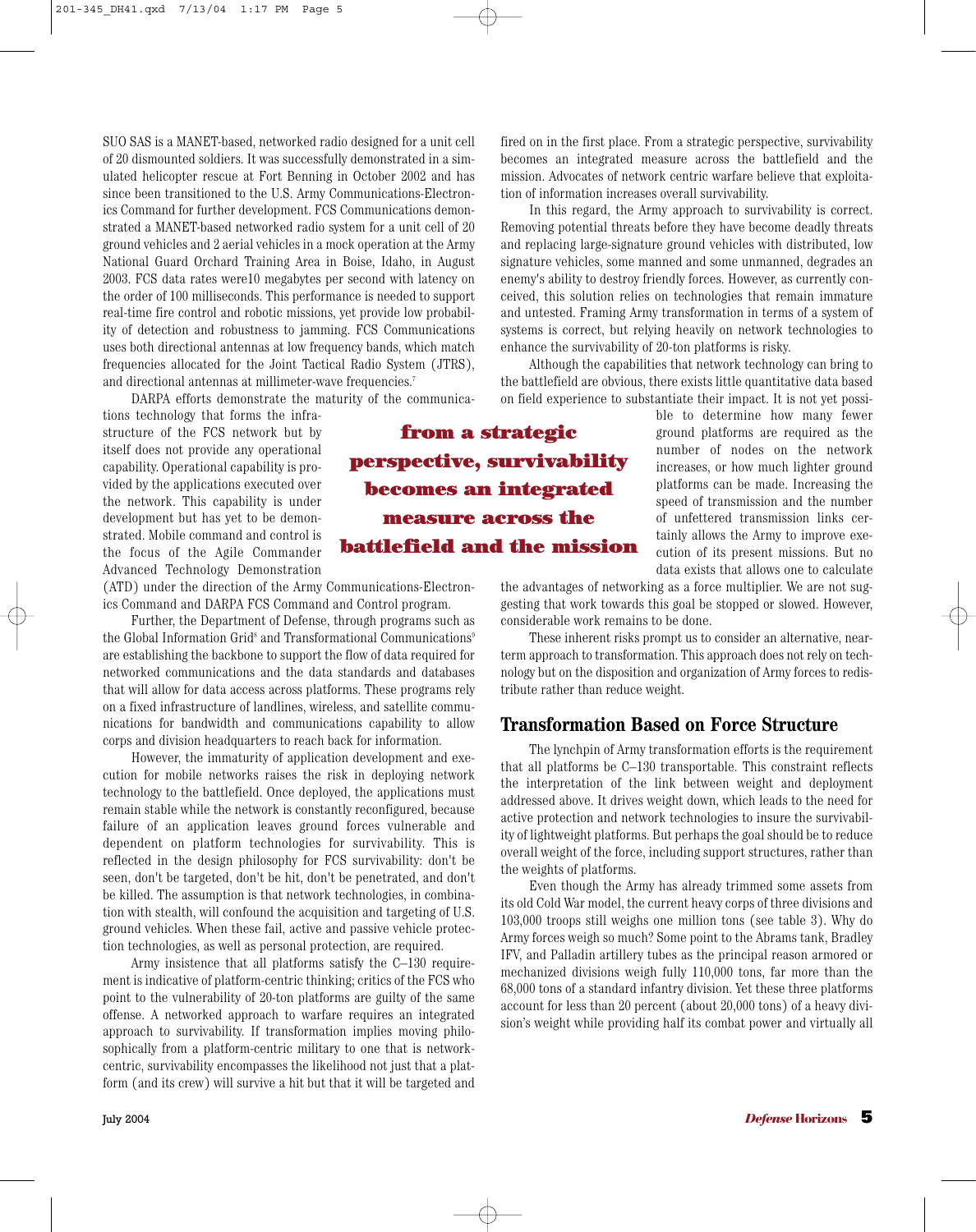#### **Table 3. Estimated Weight of Army Heavy Corps**

| Unit                             | <b>Weight (tons)</b> |
|----------------------------------|----------------------|
| Armored cavalry regiment         | 2,300                |
| 3 heavy divisions                | 330,000              |
| Separate heavy brigade           | 27,000               |
| Corps combat support             | 100,000              |
| Corps combat service support     | 100,000              |
| Echelons above corps             | 55,000               |
| War reserve munitions and stocks | 365,000              |
| Total                            | 1,000,000            |

*Source:* MTMCTEA Pamphlet 700-5 "Deployment Planning Guide: Transportation Assets Required for Deployment, (Newport News, VA, May 2001, Military Traffic Management Command).

its offensive punch. The 101<sup>st</sup> Air Assault Division, which relies on light infantry and attack helicopters and, therefore, has few tanks and IFVs, nonetheless weighs 100,000 tons because of its many helicopters and associated support assets.

Although a heavy division and its support assets require 50 or more cargo ships of sealift, even a 17,000-ton light division can require nearly 40 ships. Since sailing accounts for nearly two-thirds of the time needed to deploy forces to the Persian Gulf, and loading and off-loading only one-third, a light division may arrive in the Persian Gulf only a few days sooner than a heavy one. Often the marginal change in deployment is insufficient to justify the reduced combat power.

We note that replacing the existing tanks, IFVs, and artillery

**Douglas Macgregor proposed restructuring a corps into four combat groups for armed**

**reconnaissance, combat**

**maneuver, strike, and earlydeployed support**

tubes with 20-ton FCS vehicles reduces the weight of a heavy division from 110,000 tons to 95,000, approximately a 15 percent reduction. Further, due to support units, the weight of a three-division heavy corps (armored or mechanized) drops by only 7 percent from one million tons to 930,000.

If light vehicles are fielded in large numbers, a medium infantry brigade will require about 500 C–130

sorties for its maneuver units, plus an additional 200-300 sorties for its logistic support and sustainment stocks. Whether the Air Force is capable of making available such a large number of sorties while attending to all its other lift requirements is problematic at best. The bottom line is that, even though it is reasonable for the Army to contemplate airlifting a single brigade with light vehicles swiftly into a hot combat zone, larger formations will have to be transported by sealift, which, unless other changes are made, will still take two to three months.

A simple way to speed the deployment of Army forces is increased prepositioning of Army equipment overseas. The most likely places for future combat are, for the most part, known. Today the Army has eight brigade sets positioned in Europe, Southwest Asia, and Asia. It already possesses ample numbers of tanks, IFVs, artillery tubes, and other weapons assigned to war reserves and National

Guard units that could be used to form additional prepositioned brigade sets. Creation of another six to eight equipment sets would be costly, but it would significantly accelerate the rate at which Army combat forces can deploy. Ideally, such equipment sets should be deployed afloat on ships that can sail quickly to crisis zones.

Redistributing weight through prepositioning is worthy of discussion but does not address a more fundamental issue. If the existing armored corps, at a weight of one million tons, is too big and ponderous, what type of formation or formations should replace it in order to deploy rapidly and still fight effectively?

Consider that transformational thinking at the tactical level aggregated individual platforms into an integrated system of systems to create mass. Advantages derive from a system of systems that is comparable in capability to the aggregation of mass but is more dispersed and requires fewer resources. Applying similar thinking at the operational level leads to capability-based combat groups that are smaller than today's standard divisions and constructed as modules with interfaces to joint structures and with "hooks" to allow the integration of combat groups into corps-like structures for different missions.

Douglas Macgregor proposed restructuring a corps into four combat groups for armed reconnaissance, combat maneuver, strike, and early-deployed support.10 Fundamental to the operational architecture is the reduction in logistics and the recognition that fire support and C4ISR are joint operations, not Army operations. Some of the groups, especially the light reconnaissance strike group, are dependent on network technology. Truly transformational benefits could be derived

> if the Army were to deploy this technology into organizations designed with the technology in mind.

However, in the mid-term, reduced logistics can be achieved via an armored corps of 65,000 troops in six or seven maneuver brigades. For medium-sized contingencies, this new force should allow a single, strong Army corps to converge and begin fighting more rapidly than now. It allows the Army, in

effect, to take a running start, rather than waiting for large, sustaining assets to deploy over a period of days and weeks.

Similar to Macgregor's proposals, the reduced corps should be modular by design. That is, it should be able to able to deploy and fight as a cohesive unit at its normal size of 65,000 troops, but have the capacity to inflate to 103,000 troops when situations mandate greater strength. For large contingencies, two of these reduced corps could deploy in the same time that a single corps can deploy today. The result would be more combat power for initial battles. If necessary, extra sustainment assets could be deployed *after* the arrival of key combat and support assets. Had this force been available for Operation *Iraqi Freedom*, the Army might have been able to deploy several more combat brigades than the seven actually deployed on the first day of the engagement. The cost would have been less logistic support and long-term sustainment, but the benefit might have been the quick victory sought by U.S. strategy. (The Army already has a capacity to deploy a small corps by stripping down its parent version, but hasty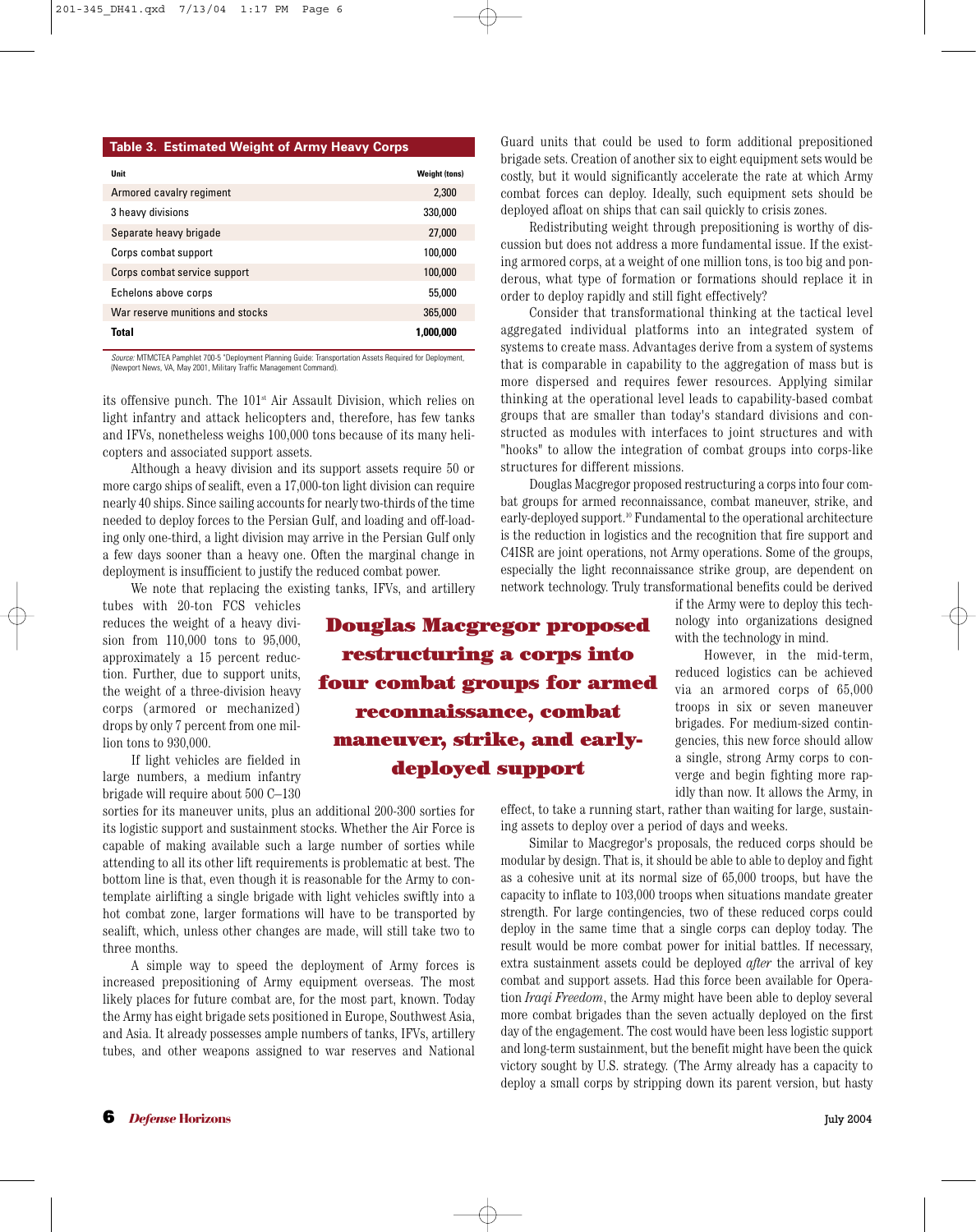improvisation compels Army forces to fight in ways other than those for which they were trained and prepared.)

The current big corps reduces the incentive to think jointly in terms of integrated air-ground fires and creates a rationale for postponing aggressive combat operations until the full set of big-corps assets is on the ground. We propose the creation of a small corps as the norm and generation of a large corps as an exception to the rule. The Army thus would anchor its doctrine, training, and practices for expeditionary warfare on a small corps, while still having the flexibility to employ large formations. In other words, the Army would learn to think small in more ways than one, while retaining the capacity to think and act big.

Can such a smaller corps be created? While the answer is uncertain, the search for a solution should be based on the premise that, in expeditionary wars, U.S. forces normally will fight enemies that are less well armed and less capable than the Soviet army of the Cold War. Moreover, the increased lethality of U.S. weapons allows ground combat forces to destroy more enemy targets and occupy more territory than before. As a result, the future force may need fewer fire and maneuver assets. Above all, it will need fewer sustainment assets for prolonged conflicts, because most expeditionary

wars are likely to involve less-intense combat, consume fewer resources, and be shorter than the big wars of the past. These propositions provide a basis for thinking about structural changes that might become possible as the information age accelerates and new technologies enter the inventory.

During the Cold War, operational plans typically committed only about one-half of a corps' maneuver battalions to the forward battle in the initial

stages. The remaining battalions were held in operational reserve and mainly were intended to function as unit replacements for forwardcommitted units that were expected to suffer heavy attrition. This practice remained the case even as the Army shifted from linear defense to non-linear operations. During the famous "left hook" of Operation *Desert Storm*, a surprising number of maneuver battalions assigned to VII<sup>th</sup> Corps and XVIII<sup>th</sup> Corps were withheld as tactical reserves and never saw combat.

Further, because initial attrition for future expeditionary wars will be lower than the Cold War model, and because many forwardcommitted battalions will be able to perform their missions without big reinforcements from rear areas, the future corps may require only six to seven maneuver brigades. Beyond this, the introduction of remote, standoff-fires promises to further increase the lethality of Army forces and lessen the requirement for close-combat capabilities. If the elimination of three combat brigades proves feasible, the weight of a heavy corps can be reduced directly by 100,000 tons and indirectly by another 100,000 tons by reducing support needs.

To enhance further U.S. capabilities for swift force deployment, the creation of additional brigade sets should be combined with programs to strengthen airlift and sealift forces, and develop better military infrastructure in distant areas where operations might become necessary. Likewise, improvements to the planning process for

**Army reliance on information technology to insure the survivability and lethality of lightweight, mobile ground vehicles entails high risks**

strategic lift and power projection can also help, including the improvement of processes within the Transportation Command.

The main goal here is to design a swift and agile Army corps that can deploy quickly and fight effectively in the initial stages of an expeditionary war. With such a new and leaner structure, the key combat and support forces for one or two corps could arrive and begin operations without waiting for additional, large, sustainmentoriented assets to arrive. But because this smaller corps is modular, it could absorb such assets, when they are deployed. Thus, combat and support assets taken away from the parent corps would remain in the Army force posture, and could be deployed when needed. They would help form a flexible pool of assets that would help contribute to a modular, scalable force.

### **Comments and Recommendations**

Transformation of the Army is a multifaceted problem with many possible solutions. Placing the platform at the center of transformation efforts will not meet Army transformation goals in the near term. Enhancing the platform with lightweight materials requires considerable research and development. Even then, surviv-

> ability of the platform will require new sensor and network technology. Although networking technology is an attractive way to provide additional capability to ground forces, our research indicates that the technology required by mobile ground forces for these purposes is immature. Thus, Army reliance on information technology to insure the survivability and lethality of lightweight, mobile ground vehicles entails high risks. Failure has

acute consequences. Ground vehicles and ground troops must bear the brunt of any deficiencies in the network.

Deficiencies in current technologies do not negate the need to invest in advanced technologies, such as active protection and networks. On the contrary, the capabilities they provide are applicable to all Army ground vehicles.

As noted above, increased conventional protection can be obtained by allowing platform weight to increase. We believe that deployment of a network-enabled, 35-ton, ground vehicle, comparable to the Bradley IFV would provide a level of survivability with which most troops would feel comfortable, should the network fail. This hedge against vulnerability is important to allow troops to train confidently with the technology and develop the tactics to allow network-centric warfighting to reach its fullest potential. Operational engagements are not the time to experiment wholeheartedly, in option-sacrificing ways, with untested technologies that might go awry when confronted by the real world of wartime fog, friction, and surprise.

The natural response to removing the weight constraint is to question its impact on strategic mobility. However, as we indicated, increased platform weight will have little impact on the movement of